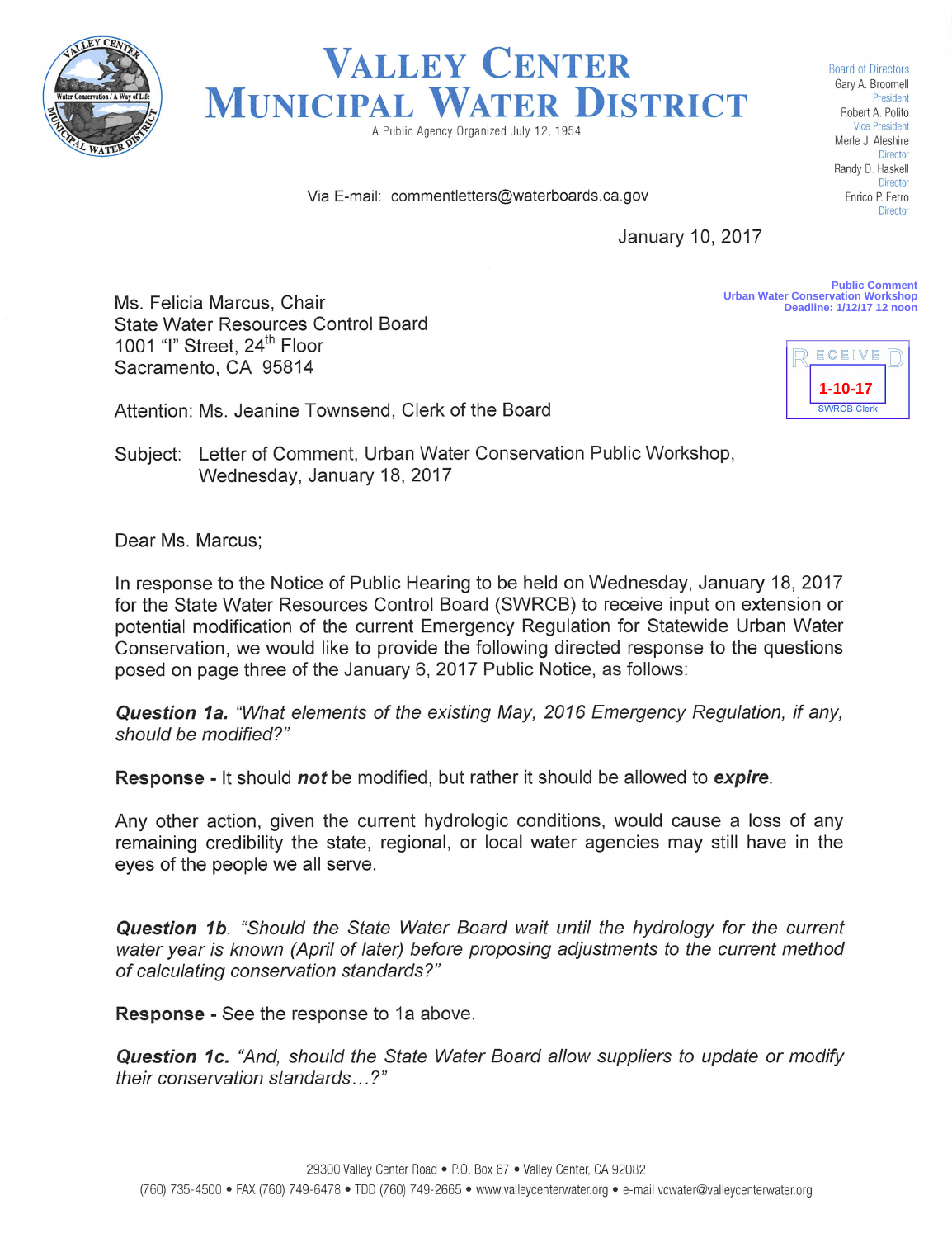**Response - If the State Board does not follow the recommendations in the response to** 1a and 1b and let the current order expire, then by all means, given what has and is transpiring in the 2016-2017 water year, water suppliers should be allowed to update their Self-Certification calculation if, as with the vast majority of water suppliers, they are not at "0%."

## Question 1d. "...(and if so, how)?"

Response – Assuming that the Emergency Regulation is not allowed to expire as recommended in response to 1a and 1b, then water suppliers should certainly be able to update their Self-Certification calculation by the process contained in the current emergency regulation.

Question 2. "Should the State Water Board account for regional differences in snow pack, precipitation, and lingering drought impacts differently than under the current emergency regulation, and if so, how?"

Response - The current Self-Certification method already allows for regional differences in snow-pack, precipitation and lingering impacts of drought.

The very conservative Self-Certification method not only captures a snapshot of the immediate water supply condition, but it also reflects the results of long-term planning, investment, and preparation made by a water agency in diversifying and strengthening its respective water supply portfolios to stand up against three dry years with normal demands.

If a regional or local water agency can certify to the SWRCB's satisfaction that indeed the agency has an ample supply after three theoretical dry years against unfettered normal demand (which would not likely occur), or to the degree that agency is short and is taking appropriate actions to balance supply with demand, then the conclusion should be that SWRCB has done what it needs to do and let the regional and/or local water agency fulfill its legal obligation to manage and meet the water supply needs of its respective service area.

Question 3a. Executive Order B-37-16 requires the Board to develop a proposal to achieve a mandatory reduction in potable water use that builds off the mandatory 25 percent reduction in previous Executive Orders and lessons learned through 2016. The Board, however, is not required to act on this proposal. Should the Board act now or later if conditions warrant to (adopt; implement?) a conservation standard structure like the one the Board adopted in February, 2016 to achieve a mandatory reduction in water use?

Response - As stated in several responses above, the appropriate action now is to allow the Emergency Regulations to expire based upon the current hydrology. The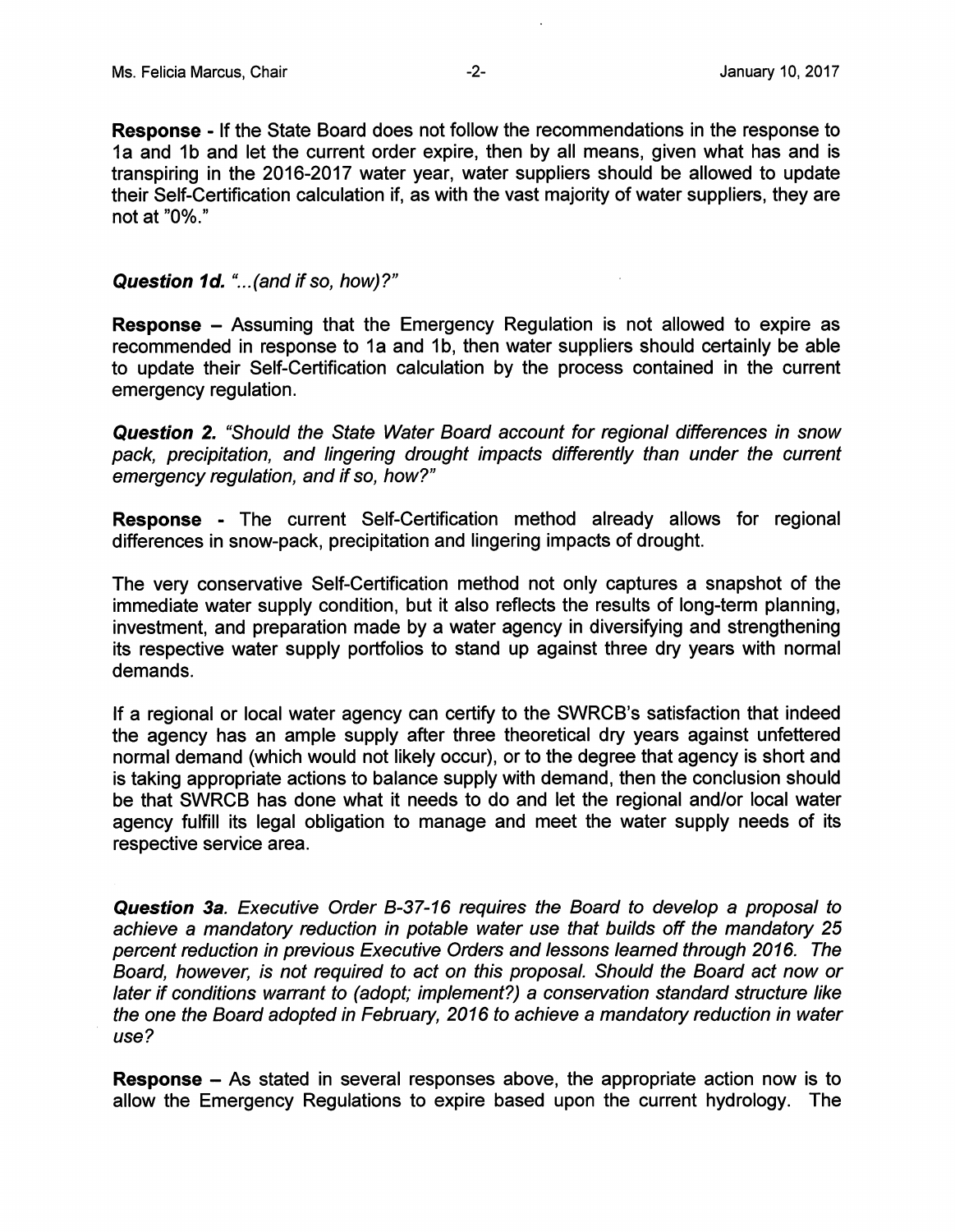Governor, and/or the State Board can always act in the future if conditions warrant such action. It is hoped and recommended that the State Board would, in a future regulation, utilize the Self-Certification approach as opposed to the original method which left my agency with a 36% mandatory reduction in the face of having an almost 100% supply from its wholesale supplier available for use.

## Question 3b. Should the Board set a conservation floor, individually or cumulatively?

Response – The short answer is no; that approach is unnecessary and unfounded.

Going fonward, any mandatory conservation levels anywhere in the state should be established through the Self-Certification method, and that method only.

Mandatory conservation measures which negatively impact people, businesses and environment should be based on real water supply conditions and not on some notion that "we are all in this together" or the misguided concept that unnecessary, unfounded pain in VCMWD somehow helps ameliorate a real water supply shortage in some other community that is in no way connected to water use in Valley Center.

Communities with actual water shortages should take short-term actions (as VCMWD did in 1976-77, 1990-91, and 2009-2011) to balance supply and demand. Further, any regulation imposed by the state, emergency or long-term, should incentivize these communities to consider investment in measures to diversify and thus strengthen the drought resilience of the respective water supply portfolios.

Water Shortage Contingency and Water Use Efficiency Regulations, Urban and Agricultural - While not a stated topic for this workshop, we would hope the SWRCB and the DWR would see this positive change in our state's hydrology as an opportunity to take more time to develop the long-term Water Shortage Contingency and Water Use Efficiency regulations and then implementing legislation. As reflected in the Draft Framework Report, EO agency staff and those of us who have been intimately in this process know that there are many major unanswered policy and implementation questions at issue which deserve the time for vetting in a proper and robust consensus based process rather than though rushed regulation and legislation.

If we are about to make a sound and long-lasting sea-change in the way we use and manage our precious water supplies, shouldn't the process be afforded at least the level of care, thoughtfulness and discernment approaching the three-year SBX 7X development and implementation process?

Therefore, it is proposed that the balance of 2017 be used to more thoughtfully and carefully develop all aspects of the Long-term Urban and Agricultural Water Shortage Contingency Planning and Water Use Efficiency regulations, with regulatory and legislative implementation to be accomplished in 2018.